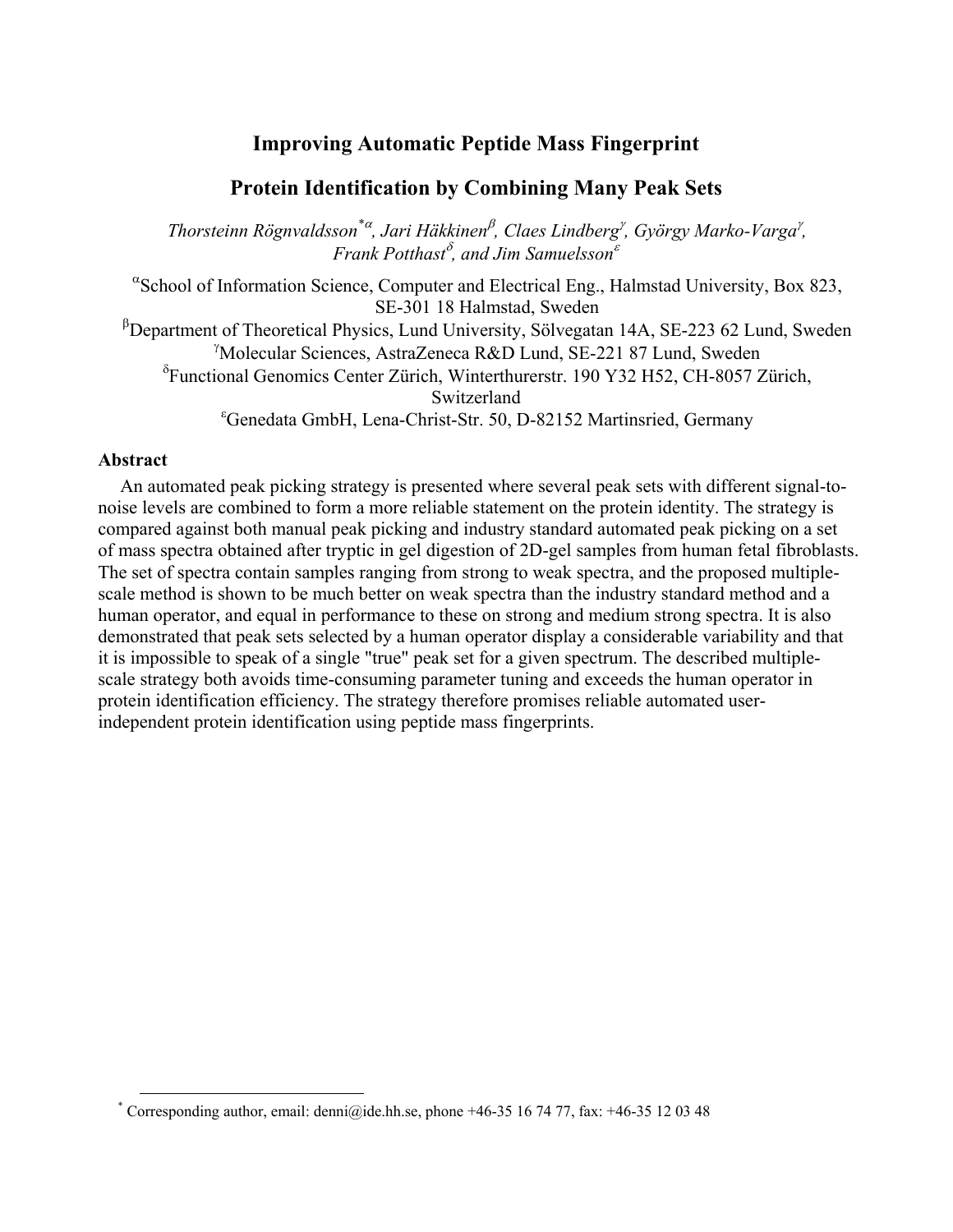#### **1 Introduction**

Mass spectrometry combined with database searching is today the preferred method for protein identification. The standard experiment is to separate the proteins, e.g. by 2D gel electrophoresis, digest the proteins with a highly specific enzyme, measure the masses of the peptide fragments with a mass spectrometer (typically a MALDI-TOF mass spectrometer) and then compare the peptide monoisotopic masses with expected monoisotopic masses from a database (protein or DNA database). This approach is known as peptide mass fingerprinting (PMF) [1-4]. Several algorithms exist for comparing the observed monoisotopic masses with expected peptide masses from a database [5-10] but most common today seem to be MASCOT [6], ProFound [7] and MSFit [8].

The success of a PMF experiment depends on several factors: The noise level in the spectrum, the mass accuracy, the amount and purity of the sample, the number of proteins in the sample, possible post-translational modifications, algorithm accuracy, and (to a considerable extent) operator skill and experience. A human operator is generally better than software algorithms at judging what is an interesting low intensity monoisotopic peak, as opposed to a noise peak, and what is a reasonable identity given mass deviations and sequence coverage. Automated mono-isotopic peak detection algorithms, e.g. [11-14], work excellently on strong spectra but their performance is often insufficient on weak spectra. This is unsatisfying since strong spectra are often produced by high abundant proteins, which typically represent the bulk of the cell activity. Low abundance proteins, on the other hand, produce weak spectra and often represent the interesting unknown processes. The typical situation in a laboratory today is to have human operators double-check the software results and the protein identities [15]. These operators also spend considerable time varying the parameters for the peak detection software, searching for "optimal" settings of parameters that yield the best identification results. An often overlooked but fundamental problem in this process is that a human operator is a subjective expert who makes judgments; there will always be borderline cases where the judgment can go either way. Two different operators will not pick identical peak sets, unless they are asked to pick only very few and strong peaks, and one operator can be more successful than another at identifying proteins from the same spectra. Also, a human operator's opinion on which peaks to pick may change with time, as demonstrated in this paper.

This paper describes a different approach. We abandon the idea of an optimal set of parameters for a peak picking algorithm and accept that monoisotopic peak picking is by nature a statistical process. It then follows that protein identification should be based on several peak sets, which represent different parameter settings for the peak picking algorithm, rather than a single peak set. We therefore combine information extracted at different signal-to-noise ratio levels in the spectrum into a composite judgment about the protein identity. In this way we achieve both high sensitivity on weak spectra, even better than the human operator, and avoid the dependence on the human operator. The proposed method is compared with manual peak picking, software-supported manual peak picking (the industrial standard) and two fully automated peak detection strategies that do not combine peak sets.

We have mostly used the Pepex peak picking software in our experiments because it was by design very simple to script and automate for the multiple peak sets in this study<sup>1</sup>. The results do not, however, depend on the specific peak picking software used and similar effects would probably have been observed with any other high quality peak picking software.

<sup>&</sup>lt;sup>1</sup> Fully functional trial versions of the Pepex software are available from Halmstad University http://www.hh.se/staff/bioinf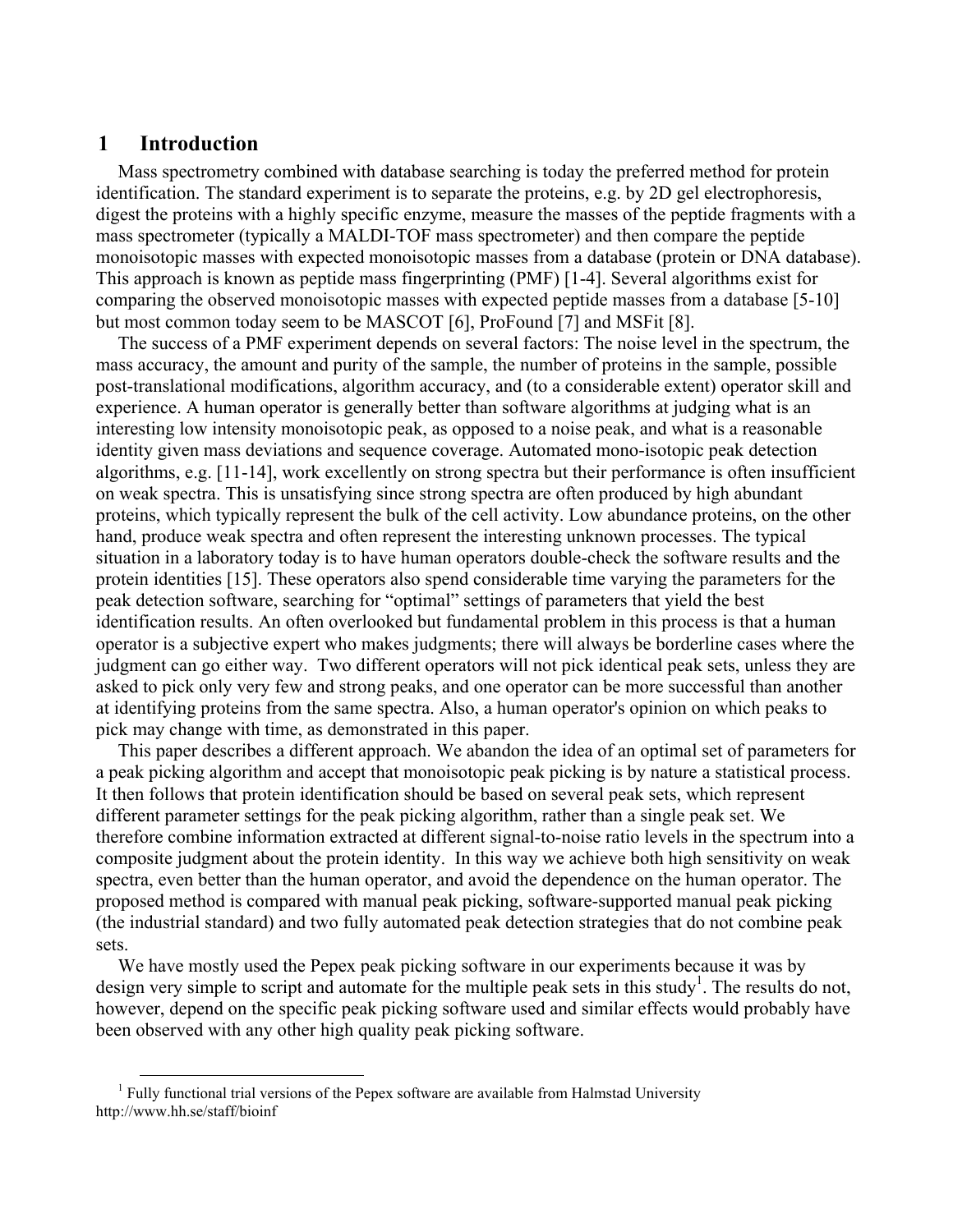We demonstrate our method on spectra that were acquired during an investigation of an airway wall remodeling process using human fibroblasts that had been treated with inflammatory cytokines. These samples had been metabolically labeled with S-35 to allow detection of newly synthesized proteins that were believed to also be low abundance proteins.

The data generation and analysis presented in this paper is outlined in Figure 1.



**Figure 1** Overview of the experiments described in the paper. A typical peptide mass fingerprinting project was studied and our proposed multiple peak set method was compared to both automated and manual strategies for selecting the mono-isotopic peak lists. The final protein identification results were then analyzed for strong, medium, and weak spectra to see the benefits of each peak detection strategy for these different spectrum classes.

### **2 Experimental details**

#### **2.1 Sample preparation and instrumentation**

Human fibroblasts were derived from the lung cell line HFL-1, obtained from American Tissue Culture Collection (ATCC). The samples were plated at  $2.5 \times 10^5$  cells per well in 6-well plates and grown to confluence for one week. S-35 metabolic labeling was performed using 100 µCi S35 methionine per well in the presence of 10ng/mL of TGF-β, or vehicle, and incubated for 20 h. The cells were then lysed in 500 µL of 8M urea and 2% CHAPS. The amount of radioactivity in each gel spot was extremely low and did not impose any hazards or safety regulations related to the MS analysis. The small amount of S-35 in the labeled proteins could not be detected by MS and the mass shift of methionine containing peptides was insignificant.

Protein separation was done using 2D-gel electrophoresis with non-linear Immobiline strips with a pI window of 3-10. The strip was, after isoelectric focusing, treated with dithiothreitol and then with iodoacetamide to reduce and alkylate the proteins before running the second electrophoresis step. Gel pieces (2-3 mm in diameter) were cut out, washed with 25 mM ammonium bicarbonate and acetonitrile, and treated with porcine trypsin at 37 C overnight. Everything was completed according to standard protocols in the literature [16,17].

Mass spectra were acquired on a Voyager DE-Pro MALDI-TOF instrument (Applied Biosystems) operated in reflector mode using α-cyano-4-hydroxycinnamic acid matrix. Spectra were internally calibrated using the trypsin autodigest peaks at m/z 842.51 and m/z 2211.10 as reference masses.

#### **2.2 Spectrum grouping**

A set of 38 spectra was carefully selected to represent different protein sample amounts. The spectra were divided into three groups, designated "strong", "medium", and "weak", based on the intensity of the "unknown peptide peaks" relative to the trypsin autodigestion peak at m/z 2211. Spectra where more than 20% of the peaks (remaining after background peaks had been removed) had a higher intensity than the peak at m/z 2211 were classified as "strong" (9 spectra); "Medium" spectra were those where fewer than 20%, but more than 10%, of the peaks had a higher intensity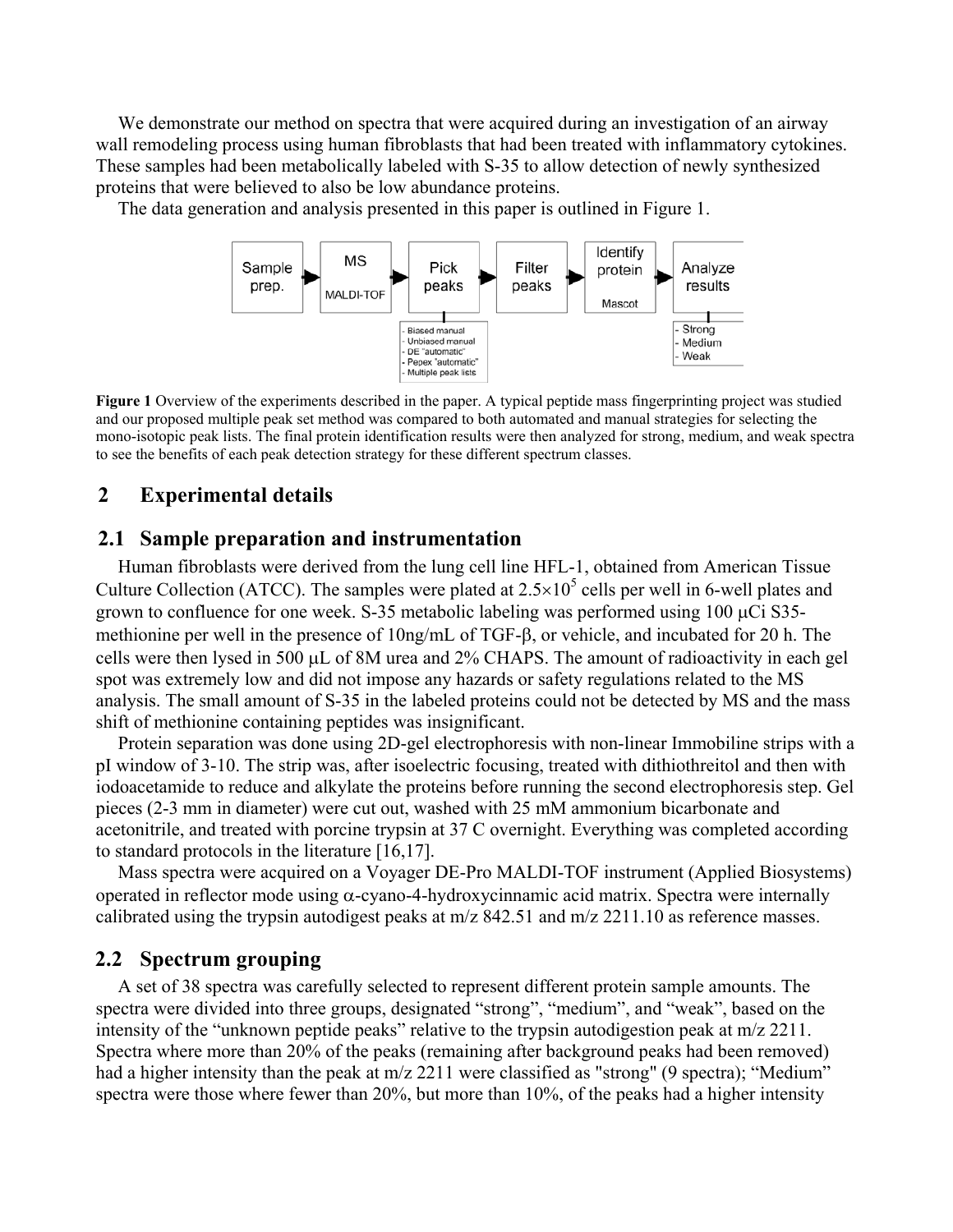than the m/z 2211 peak (11 spectra); "Weak" spectra were those where fewer than 10% of the peaks had a higher intensity than the m/z 2211 peak (18 spectra).

# **3 Algorithmic details**

# **3.1 User-dependent peak picking with single peak lists**

Four user-dependent peak picking strategies were tried, two manual and two "automatic" (but manually tuned):

- (a) The first was an unbiased manual peak picking that was done without the aid of any peakdetection software, since peak-detection software will bias the decisions of a human operator. The spectra were plotted with a graphical display tool and two operators scanned through the spectra and marked the peaks that corresponded to monoisotopic peaks. The two operators spent between 20-45 minutes on each spectrum, listing the peaks that they visually deemed to be mono-isotopic peptide peaks.
- (b) The second was a biased manual peak picking done with the help of the Voyager 5 Data Explorer software. A third human operator tried different software parameter settings for each spectrum and selected an optimal set of parameters for each spectrum. This peak picking was considered typical for a pharmaceutical lab. The operator selected the peak lists by varying the absolute intensity parameters for each spectrum and adjusting the parameters to allow detection of small but significant peaks while excluding noise and background peaks. Additional mass ranges were inserted with different parameter settings when needed.
- (c) The third method was an industry standard "automated" peak picking where a human operator selected a single compromise set of parameters for the Voyager 5 Data Explorer software for all 38 spectra (the same human operator as in the biased manual peak picking described above). The operator tried several parameter settings with the Data Explorer software and the best overall results were achieved using an absolute intensity peak threshold. The subjectively best (compared to the biased manual peak picking) compromise performance was achieved using the following settings for all spectra: Use advance settings, set range  $1 = m/z$  750 – 1100 and minimum intensity = 500, set range  $2 = m/z 1100 - 3500$  and minimum intensity = 200.
- (d) The fourth method was a Pepex "automated" peak picking. A single set of Pepex parameters was chosen that matched the unbiased peak picking, (a) above, as well as possible. The subjectively, as judged by a human operator, best compromise performance was achieved using a relative peak intensity threshold, a signal/noise threshold of 1.5, and a noise density of 0.0005.

These four user-dependent peak picking methods were selected to provide relevant comparisons for the user-independent peak picking. The two manual methods, (a) and (b), represent how well a human operator can do when being very thorough (the unbiased peak picking) and when working quickly with the aid of a peak picking software (the biased peak picking). The two "automated" methods, (c) and (d), represent how good a specific peak picking tool can be at automatic peak picking when tuned by human operators. It is important to note, however, that both human operators who tuned the peak picking software were aware of a "true" answer (the biased and the unbiased manually picked peak lists) and the results with these automatically picked peak lists are therefore likely to be somewhat positively biased.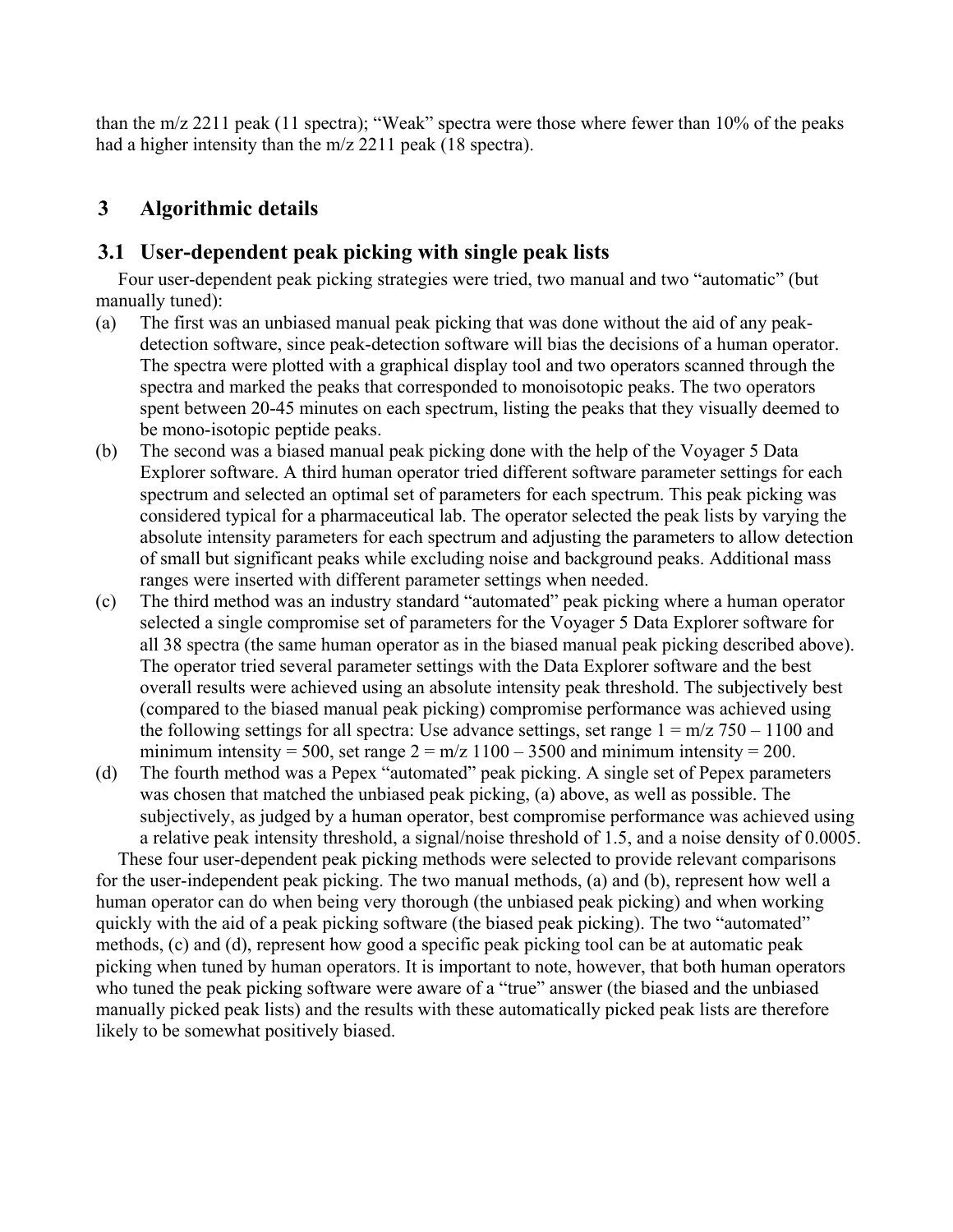#### **3.2 Identifying and removing contamination peaks**

Contamination peaks were identified and removed before the peak lists were submitted to Mascot [6] for protein identification. All gel pieces included in this study were produced at the same time and it was therefore reasonable to expect similar contamination in essentially all samples. The contamination peaks were defined as those peaks that occurred unreasonably often in the spectra, using the algorithm described by Levander et al. [18]: Peaks with signal/noise ratios above 1.5 were picked from all 38 spectra and it was noted how often an individual peak occurred. For instance, if a peak occurred 38 times then it occurred  $38/38 = 100\%$  of the time; this was the case for, e.g., the trypsin 842.5 Da peak. The number of occurrences for each peak was then compared to the chance probability for a peak with the observed mass to occur several times in the experiment, based on the distribution of peptide masses in protein databases. If the observed number of observations exceeded the chance probability by more than two standard deviations, then the observed peak was labeled as a background peak. This resulted in 37 background peaks, many of which matched to (methylated) peptides from pig trypsin and human keratin.

#### **3.3 Database protein scoring**

All user-dependent peak sets were scored against SwissProt, version October 31 2001, using the Mascot tool from Matrix Science [6]. The settings for the Mascot searches were: Mass tolerance  $= 50$ ppm, missed cleavages  $= 1$ , fixed modifications  $=$  carbamidomethylation of cysteine, variable  $modifications = methionine oxidation, species = all.$ 

#### **3.4 Combining results from multiple peak lists**

There is no such thing as a "true" peak list: Different human experts pick different peak lists and automatic peak detection tools pick different peaks depending on the parameter settings. It should therefore be a good idea to combine results from several users or from several parameter settings; effectively integrating over parameter values so that the result becomes user-independent (i.e. no human operator is needed to tune the software). To test this idea, we varied the spectrum noise level estimation and the signal-to-noise ratio of accepted peaks. In the Pepex software this was done by varying the relative noise density parameter with the two values {0.0005, 0.001} and the signal-tonoise cut off with the seven values  $\{1, 1.5, 2, 2.5, 3, 3.5, 4\}$ , respectively, yielding a total of  $2\times7 = 14$ peak sets for each spectrum. The number of peaks in the peak sets then varied between 0 and 450 (after contamination peaks had been removed). These peak sets were then submitted individually to the Mascot protein identification tool and combined using a logistic perceptron [19]. The combined protein identification success was then compared to the user-dependent peak sets described above.

The logistic perceptron is a single layer neural network with a logistic output unit, i.e. it is a function that takes a number of input variables  $x_1, x_2, ..., x_m$ , and outputs a number *y* between zero and one. The logistic perceptron's functional form is

$$
y(\mathbf{x}) = [1 + \exp(v_0 + v_1x_1 + v_2x_2 + \dots + v_mx_m)]^{-1}
$$

where  $v_0$ ,  $v_1$ ,  $v_2$ , ...,  $v_m$  are free parameters.

The logistic perceptron was trained to recognize a correct match and output a high value (i.e. close to one) for a correct protein identity and a low value (i.e. close to zero) for an incorrect protein identity. This was done is the following way: A human expert listed all the correct protein identities (this is described later in this paper) and all other reported protein identities were labeled incorrect. The desired output for correct (true) protein identities was set to one and the desired output for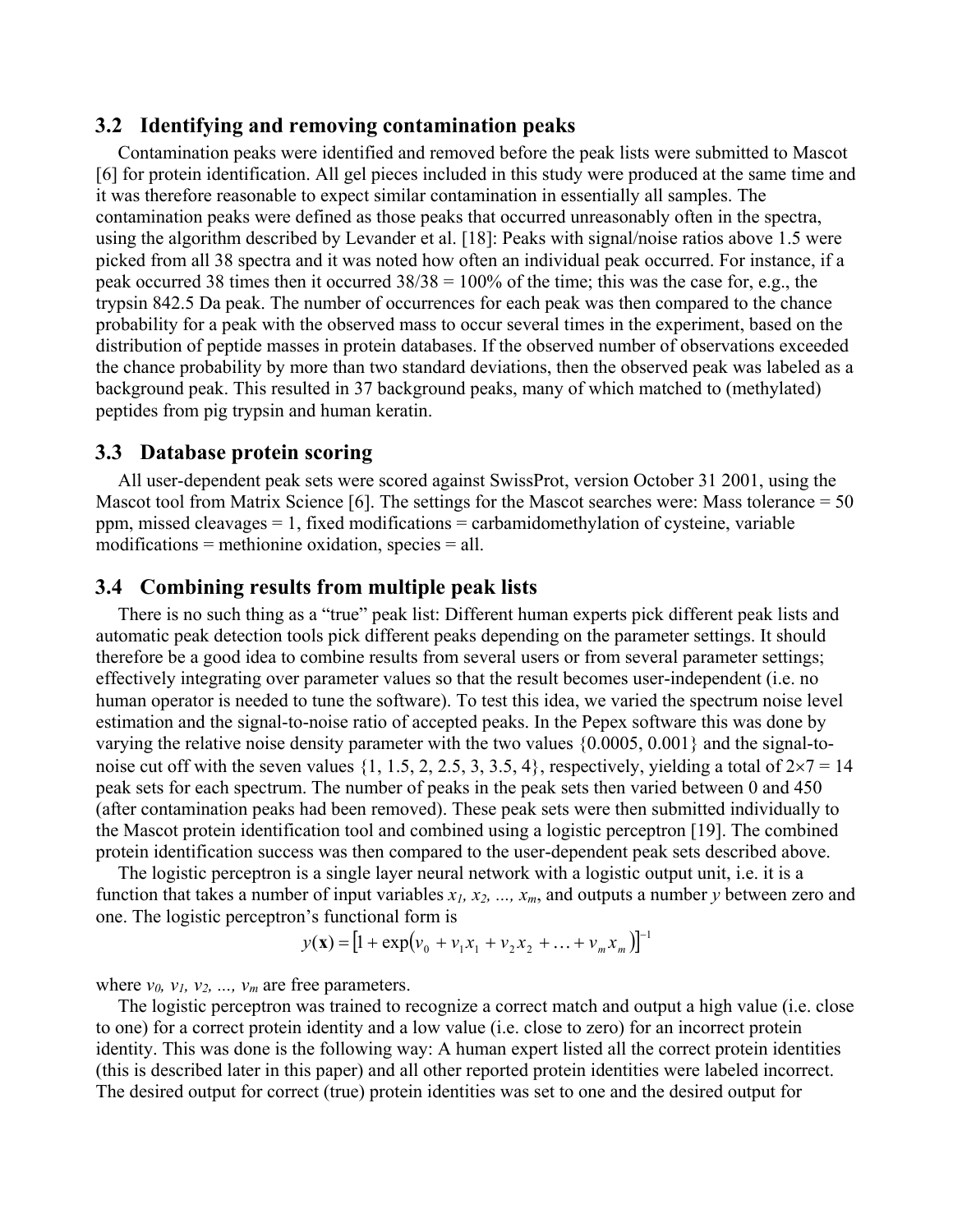incorrect (false) protein identities was set to zero. The perceptron then received information about the size of the database protein, the Mascot scores for the 14 peak sets, and the query lengths for the 14 peak sets (a total of 29 inputs). That is, the input variables where:  $x_1$  = size of matched database protein,  $x_{k+1}$  = the Mascot score for peak list number *k*, and  $x_{k+1}$ <sup> $=$ </sup> the number of peaks in peak list number *k*. The protein identities reported by Mascot on 37 of the 38 spectra were then used to train the perceptron, meaning that the parameters  $v_0$ ,  $v_1$ ,  $v_2$ , ...,  $v_m$  were tuned so that the sum square error

$$
E = \sum_{n} \left[ y(\mathbf{x}(n)) - d(n) \right]^2
$$

was minimized  $(d(n))$  denotes the desired output value, zero or one, for inputs  $\mathbf{x}(n)$ ). The resilient propagation method [20] with 300 weight updates was used for the minimization; this method is similar to the more commonly known gradient descent method. The trained perceptron was then used to categorize the reported protein identities on the  $38<sup>th</sup>$  spectrum, which it had not seen during training, as being either correct or incorrect. This procedure was then repeated 38 times so that outof-sample judgments could be made by the perceptron on all the 38 spectra (this procedure is often referred to as leave-one-out cross-validation).

The described logistic perceptron method corresponds to a pattern recognition approach to the protein identification problem. The logistic perceptron is trained to recognize the characteristics for a correct protein identity when several different peak sets are used. The logistic perceptron is similar, but not identical, to the classical logistic regression model [21], and the logistic perceptron's output can be interpreted as an estimate of the posterior probability  $p$ (correct | **x**). That is, the probability that the reported protein identity is correct, given the observation **x**. This output can be further processed; one can require the estimated probability to be higher than a given threshold, e.g., 0.7. A threshold of 0.5 was used in the work described here.

#### **4 Results**

#### **4.1 Similarities and differences between user-dependent peak lists**

Some general observations, illustrated in Figure 2, could be made for manual and "automatic" peak sets. First of all, the human operator was an inconsistent peak picker and the unbiased manual peak sets did not agree completely with the biased peak picking. Furthermore, there were significant differences between the peak sets that were picked "automatically".

The peaks picked by the operator by manually tuning Data Explorer (biased peak picking) were compared to peak sets picked by the same individual two years earlier on the same spectra, also using Data Explorer. The new peak lists were on average about twice as big as the old ones but the smaller peak lists were not complete subsets of the larger peak lists. On average, only 56% of the new peaks matched the old peaks for the same spectrum and 92% of the smaller peak sets matched the larger peak sets for the same spectra. Thus, the operator disagreed with himself on at least one out of every ten peaks even though the same peak detection software was used on both occasions. This was because the operator had changed his opinion on how peaks should be picked. The operator had prioritized avoiding false positive peaks in the two year old lists, whereas priority was given to avoiding false negatives in the new peak lists; a "false positive" peak denotes a peak that is not in the spectrum but that is nevertheless picked by the software, and a "false negative" peak is a peak that is in the spectrum but that is missed by the software. Both priorities are reasonable and the observed difference between the peak lists illustrates how subjective manual peak picking is.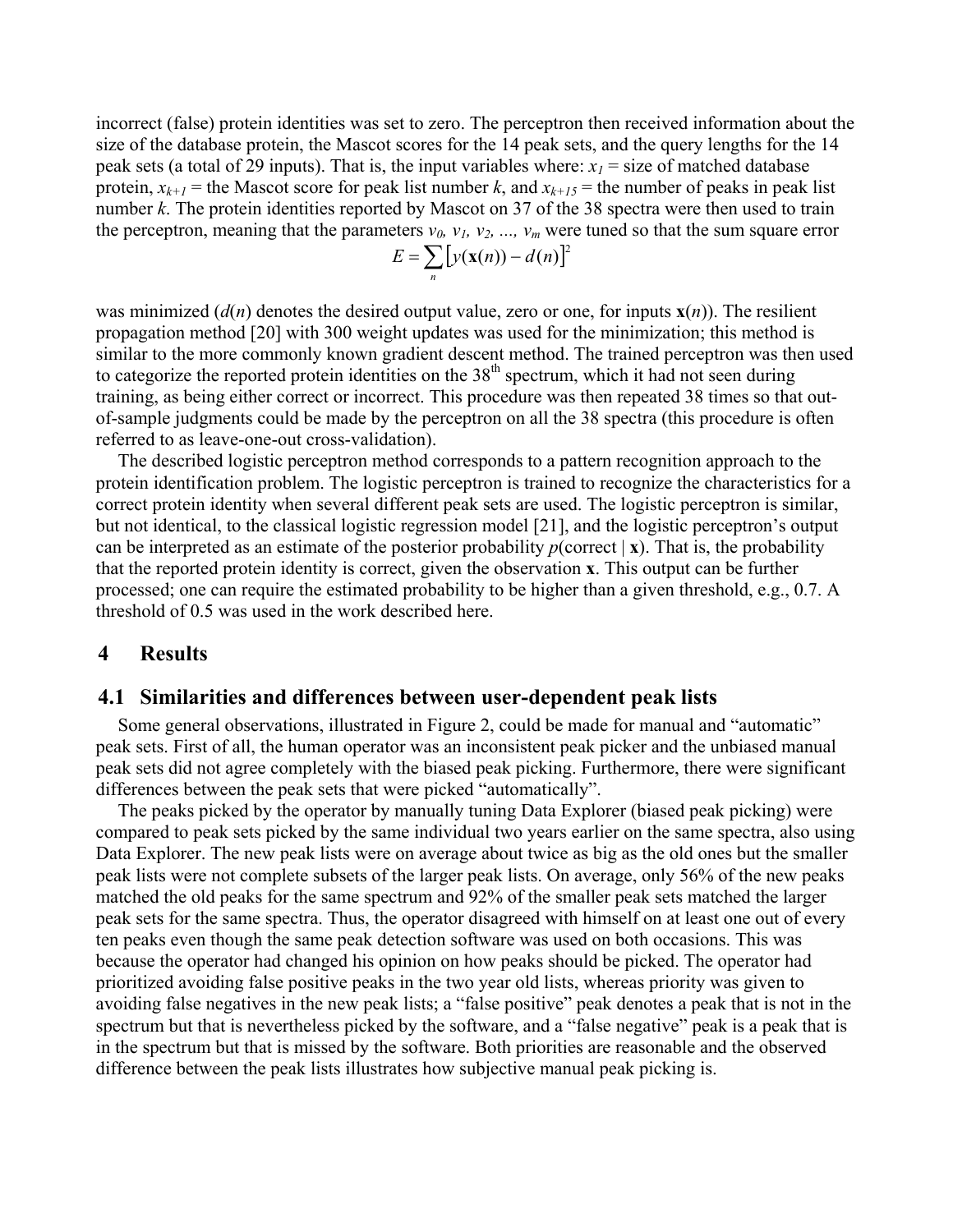The unbiased manual peak lists contained on average about twice as many peaks as the biased manual peak lists. On average 43% of the unbiased manual peaks agreed with the biased peaks, and 81% of the biased peaks agreed with the unbiased peaks. Thus, the persons selecting peaks in an unbiased way disagreed with the operator who used Data Explorer on at least two in every ten peaks.

The peak sets picked "automatically" by the Voyager 5 Data Explorer software were on average about half the size of the biased manual peak lists selected by the operator. Almost all peaks picked "automatically" by Data Explorer agreed with the operator, which could be explained by the fact that the operator used Data Explorer to select peaks. It is clear that the operator preferred a conservative parameter setting for Data Explorer, leading to small peak sets. The parameter setting for Pepex was, in comparison, much less conservative and the peak lists were about 50% larger than the peak lists selected by the operator but smaller than the fully manual peak sets. On average, about 80% of the operator's peaks agreed with the Pepex peaks. The situation is illustrated with Venn diagrams in Figure 2.



**Figure 2** Venn diagrams illustrating the agreement and differences between the different peak sets. The "biased" manual I" and "biased manual II" refers to the two different occasions when the biased manual peak picking was done; "biased manual I" is the older of the peak sets. The peak sets are explained in the text.

The subjectivity and uncertainty of peak picking is further illustrated in Figure 3, where the different peak sets are compared to a biased and an unbiased peak set using the efficiency and purity statistics. These are defined as *efficiency = (number of agreeing peaks)/(number of peaks picked manually)* and purity *= (number of agreeing peaks)/(number of peaks picked by automated software)*. If the software finds all the peaks that were picked manually, then the efficiency equals one. If the software pick no peaks that disagree with the manual peak list, then the purity equals one. In data mining literature, efficiency is often referred to as "recall" and purity as "precision". In medical literature, efficiency is called "sensitivity" and purity is called "positive predictive value".

Figure 3 (lower part) illustrates how the operator has the freedom to choose anything from a small peak set that is pure but inefficient to a peak set that is impure but efficient. However, there is no rule that tells which peak set is better than the others and peak picking is therefore a process where one should use more than one parameter setting to get stable and reliable results. The top left panel in Figure 3 shows the number of correctly (i.e. agreeing with the manually picked peaks) and incorrectly (i.e. not agreeing with the manually picked peaks) picked peaks in a single spectrum as a function of a user specified signal-to-noise threshold. A high signal-to-noise threshold means making few "mistakes" but also missing potentially informative peaks. The top right panel in Figure 3 shows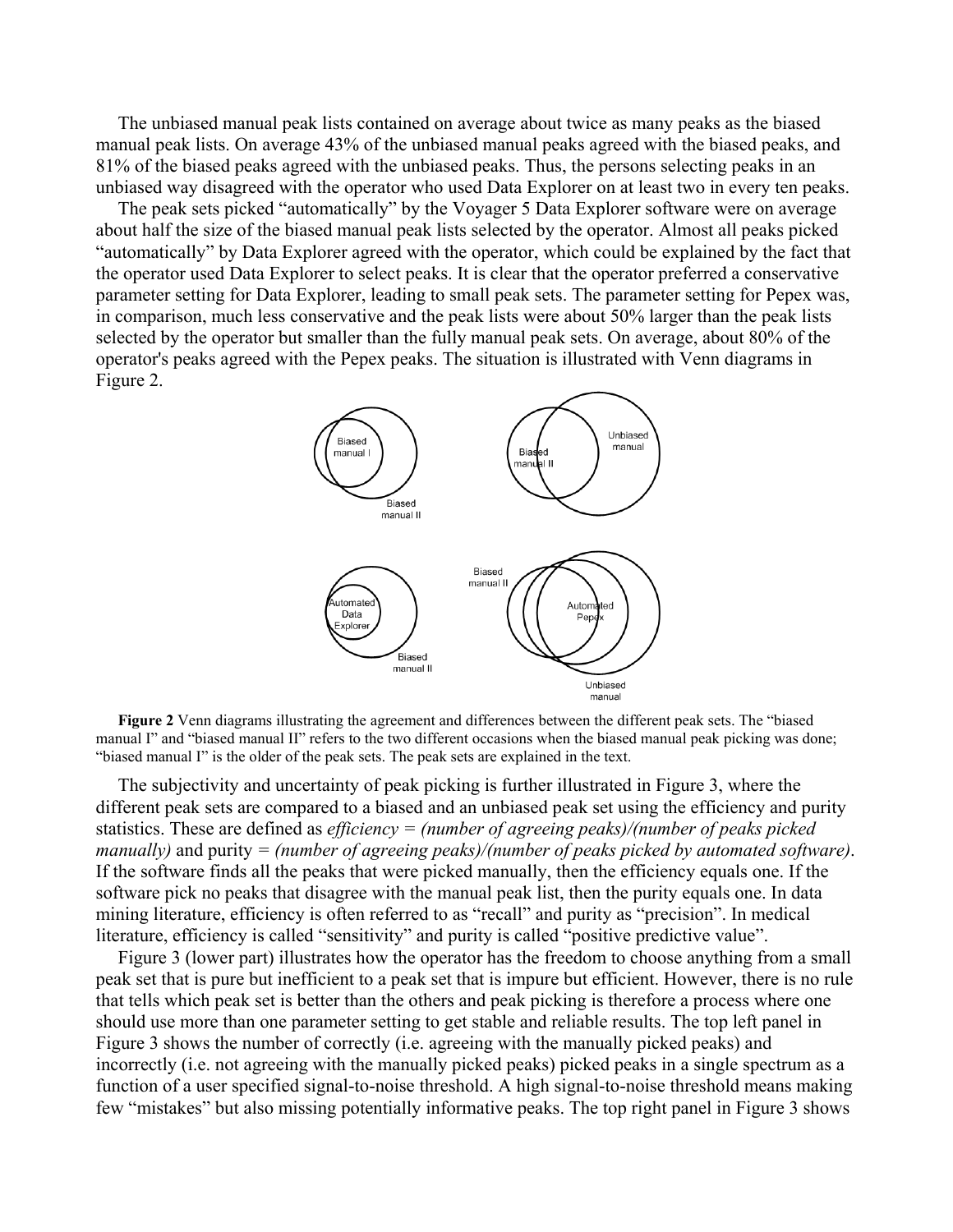the corresponding purity and efficiency numbers (the unbiased manual peak list contained 87 peaks in this case). The lower left panel in Figure 3 shows the (efficiency, purity) pairs when a correct peak is defined by the unbiased manual peak set. The lower right panel in Figure 3 shows the (efficiency, purity) pairs plotted in an efficiency-purity graph when a correct peak is defined by the biased manual peak set. The filled square marks the particular peak set that was used in the automated Pepex peak picking. The fixed parameters for Pepex were selected to be as close (on average for all spectra) as possible to the upper right corner when comparing against the unbiased manual peak set.

It should be evident from Figure 3 that there exists no such thing as an objectively optimal set of parameters. The optimality of parameters depends very much on who defines the correct peaks.



**Figure 3** Illustration of the statistical nature of peak detection. The "manual" peak picking referred to is the unbiased manual peak list, and the "human expert" is the biased manual peak list. Each cross in the lower graphs corresponds to one peak set (one parameter setting for the peak picking algorithm), and the filled square marks the peak set achieved when the best compromise set of parameters were used for the Pepex peak picking algorithm. Each pair of purity/efficiency bars in the upper right graph corresponds to one cross in the lower left graph (the bar graph only shows some of the peak sets, in order to make the bar graph easier to read). More explanation is given in the text.

#### **4.2 Protein identification efficiency**

The number of correct and false protein identifications was compared for the different peak picking strategies and for the strategy where results were combined. A protein identity was deemed to be correct by looking at the size and pI of the protein compared to the spot position on the gel, the mass error of matched peaks versus theoretical peptide masses, the protein being of human origin, and the sequence coverage of the protein by the matching peptides. All these different aspects were judged subjectively by an experienced operator. A false hit was defined as a reported significant identity that deviated from one or more of the expected values mentioned above. Proteins with more than 1600 residues were ignored, because of the poor database statistics for large proteins, and obvious contamination proteins (keratins) were ignored.

The protein identification results are summarized in Figure 4. The best "automatic" result was achieved using the user-dependent Pepex peak set and the worst "automatic" result was achieved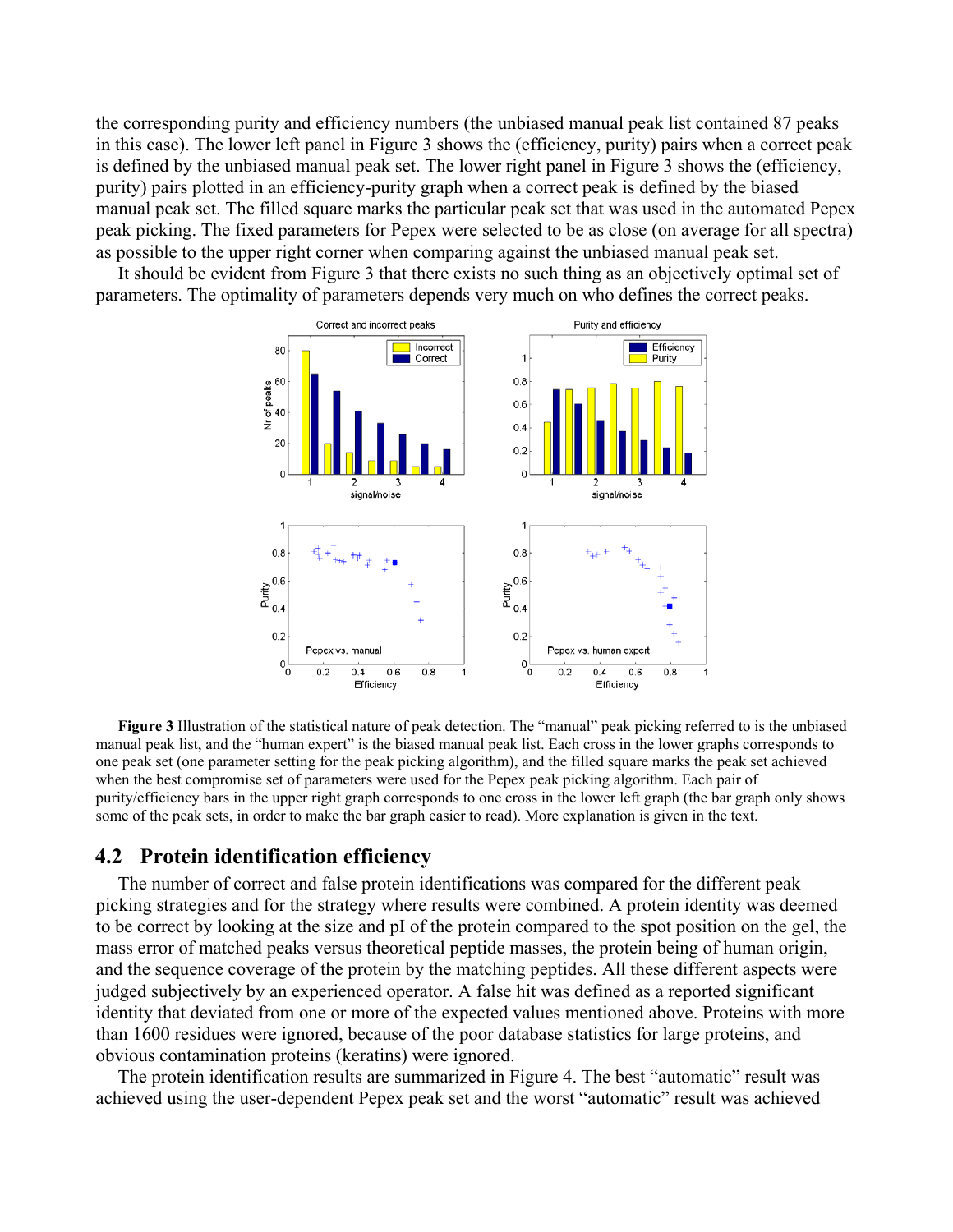with the user-dependent Data Explorer peak set. This does probably not reflect any quality difference between the peak picking algorithms. It is rather a consequence of how the parameters were set for the two tools. The difference in result illustrates how difficult/risky it is to manually tune peak picking software and select a single set of parameters.

The unbiased manual peak sets (a) produced two false hits, of which one was of human origin. The biased manual peak sets (b) produced one false hit, which was a protein of non-human origin. The user-dependent "automatic" Data Explorer peak sets (c) produced two false hits, none of human origin, and the user-dependent "automatic" Pepex peak sets (d) produced no false hit. These "automatic" results are likely to be overly optimistic since the parameters of the peak picking algorithms were set based on knowledge from the manual peak picking.

The logistic perceptron (Pc) gave six false hits. One of the false hits (for a spectrum classified as "strong") was on an extremely short protein (26 residues) of non-human origin. In one case, the perceptron gave as top hit a protein that was not reported as a significant hit by Mascot when any of the other peak sets were used. This protein (human HSP 90) was, however, judged as correct by the experienced operator based on molecular weight, pI and peptide mass precision. In this particular case, the perceptron also reported three other proteins of non-human origin as hits (i.e. this spectrum accounted for half of the false hits produced by the perceptron). If the decision threshold for the perceptron was increased from 0.5 to 0.7 then the number of false hits decreased by four and the number of correctly identified proteins decreased by only one. The perceptron was thus more uncertain about false hits than about correct hits.

The sequence coverage varied between the peak sets. The average sequence coverage with the automatic Data Explorer peak set was 25%. The average sequence coverage with the automatic Pepex peak set was 32%. The largest sequence coverage was achieved with the logistic perceptron method; the average sequence coverage was here 45%, 1.5 times the average sequence coverage achieved by the human operator (30%). This is of course not surprising since the multiple peak lists method includes some very large peak lists.

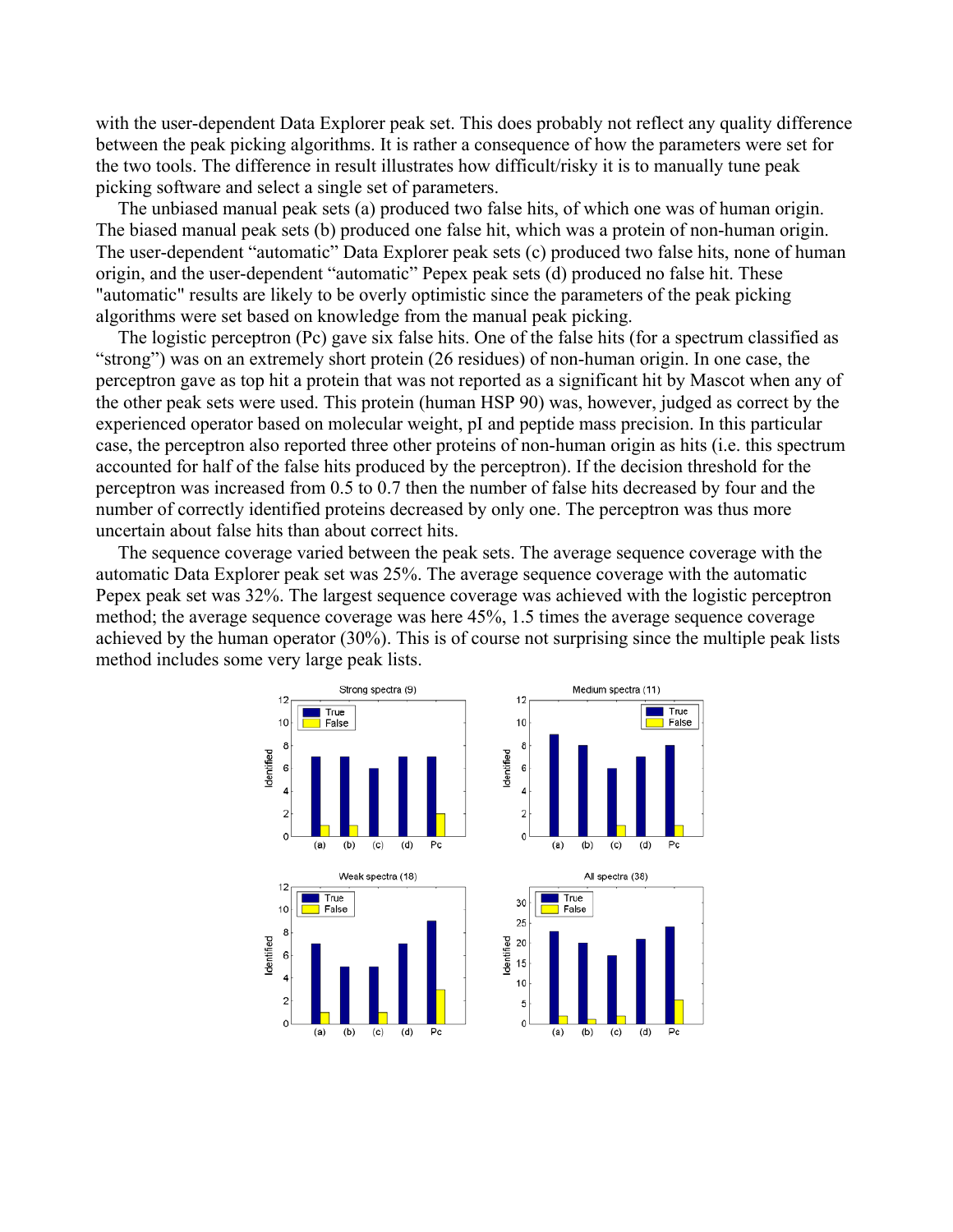**Figure 4** The protein identification results when using the different peak detection strategies and weighting strategies. The "Pc" label refers to the logistic perceptron approach where scores from several peak lists are combined. The other labels refer to the listing of different peak picking strategies in the text. The results are discussed in more detail in the text.

The time complexity varied much between methods. For the biased manual peak picking the operator spent about 10-15 minutes per spectrum. The unbiased manual peak picking took 20-45 minutes per spectrum. The automated Pepex runs took about 3-5 seconds per spectrum (excluding the time devoted to parameter tuning) and the automated Data Explorer took only a few seconds per spectrum (again excluding the time for parameter tuning). The Mascot runs took 5-10 seconds per peak list. A repeated search with 14 peak sets, using Pepex combined with Mascot, took about 2 minutes per spectrum, without the need for any manual parameter tuning.

#### **5 Conclusions**

We have suggested a method for combining results from several peak sets in peptide mass fingerprint experiments. The motivation being that one should not be satisfied with just a single parameter setting for a peak picking software but combine information from several peak sets that contain information about both strong and weak peaks in the spectrum. The suggested method provides completely automatic and reproducible peak picking and achieves at least as good protein identification as manual operation by a human operator using a commercial peak selection tool. Combining several peak sets in this way removes the arbitrariness of using a single parameter setting for a peak picking software. This is important since manual tuning of peak detection software turned out, in our experiments, to produce protein identification performance that fell anywhere between poor and excellent.

The largest number of proteins was found using multiple peak sets combined with the logistic perceptron. This method even found proteins that had low Mascot score but where an experienced operator believed the identification to be correct (albeit at the price of three false positives); this is remarkable and shows that the logistic perceptron was able to make judgments that reflected the human operator. The overall best protein identification, maximizing correct hits and minimizing false hits, was achieved with the tuned Pepex algorithm. However, this required considerable time in the tuning process and the end result is biased; it is questionable whether this could be repeated at a different laboratory by other people since parameter tuning is so subjective. User-independent methods that employ several peak sets must therefore be considered better in the long run.

The annotation hit-rate was essentially equally good for all methods on high-abundant proteins or proteins with strong MALDI response (Figure 4) whereas the hit-rate on low-abundant protein spots, or proteins with weak MALDI response, from the 2D-gels was 50% at best and 25% at worst. The best yield on weak spectra was achieved using the logistic perceptron strategy with multiple peak sets and the worst yield was achieved by using a user-dependent strategy with a single peak set from software tuned by a human operator (Figure 4). This difference can be critical since valuable new biological and pharmacological information is likely to come from the group of proteins with weak MALDI response and/or low abundance.

The particular strengths of the proposed method are its objectivity, automation, and improved sensitivity for weak spectra. The method can be completely automated, it requires no subjective parameter tuning, and it is very successful at identifying proteins. These are all essential properties for a high-throughput protein identification method.